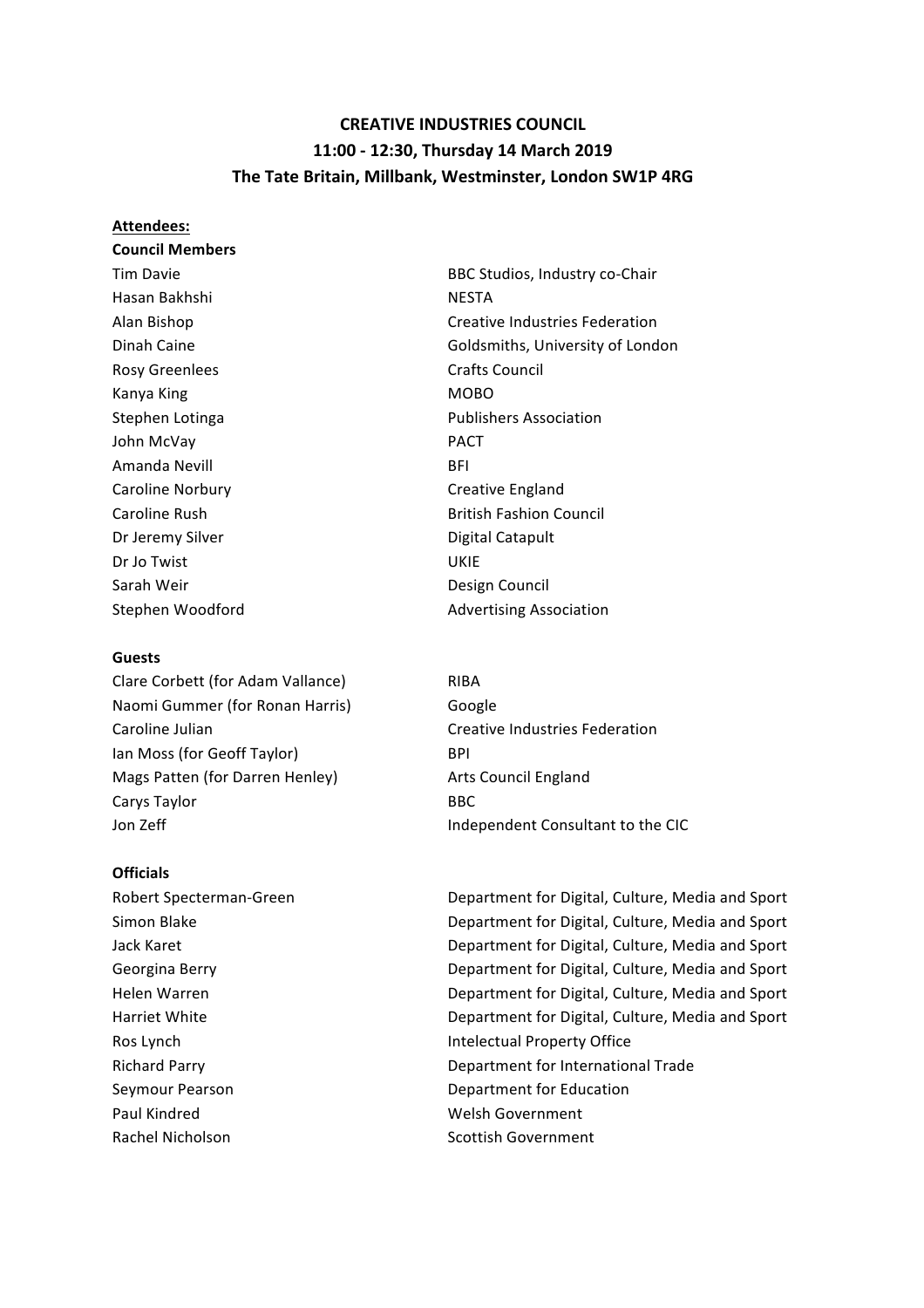## **Apologies**

| The Rt Hon Greg Clark MP       | Secretary of State, BEIS                          |
|--------------------------------|---------------------------------------------------|
| The Rt Hon Jeremy Wright QC MP | Secretary of State, DCMS                          |
| Margot James MP                | Minister for Digital and Creative Industries DCMS |
| Debbie Bestwick                | Team17                                            |
| Lee Brooks                     | <b>Wakefield Production Park</b>                  |
| Michael Dugher                 | <b>UK Music</b>                                   |
| Janet Hull                     | IPA                                               |
| Alex Mahon                     | Channel 4                                         |
| Professor Andrew Thompson      | AHRC                                              |

## **Actions**

- That there be a Home Office representative at the next meeting for discussions on future immigration policy.
- Suggestions invited as to who should chair the Clusters Working Group.
- To revisit the Spending Review at the next CIC meeting.
- Jon Zeff to look into creating a central repository for all Working Group minutes.
- Amending the Terms of Reference in line with Paul Kindred's comments.
- Working Groups to flesh out proposals for action on strategic priorities, including specific aims, targets and KPIs.
- Hasan Bakhshi to prepare a paper on how the CIC and PEC can work together and to present at the next meeting.

## **Item 1 - Welcome from Co-chairs**

- 1. Tim Davie (TD) opened the meeting by welcoming members, including the new members following the refresh. He formally thanked those who had previously served on the CIC. TD also welcomed Ian Rimington, who his now working with Jon Zeff (JZ) in the central team on part-time secondment from ACF
- 2. The Parliamentary vote taking place on 14 March meant that Ministers were unable to attend the meeting. Instead, Robert Specterman Green (RSG), Director of Media and Creative Industries DCMS, was in attendance. In his opening remarks. RSG:
	- a. Referenced the fluid political situation regarding Brexit and highlighted the work that DCMS has been doing in preparing for a range of potential scenarios. RGS asked that any CIC members who had specific concerns contact DCMS directly.
	- b. Mentioned the Spending Review which was mentioned in the Chancellor's Spring Statement on 13 March 2019, and which will conclude alongside the budget (subject to there being a EU Exit Deal). The Spending Review will set budgets for three years. The government will run a Zero-Based review of capital spending and will have renewed focus on the outcomes achieved for the money invested. It is likely to be a tough round for non-protected departments and areas.
	- c. Highlighted that the CIC has succeeded in getting the sector on the map and it is now time to work to ensure that the work is articulated and understood. He said that it would be a good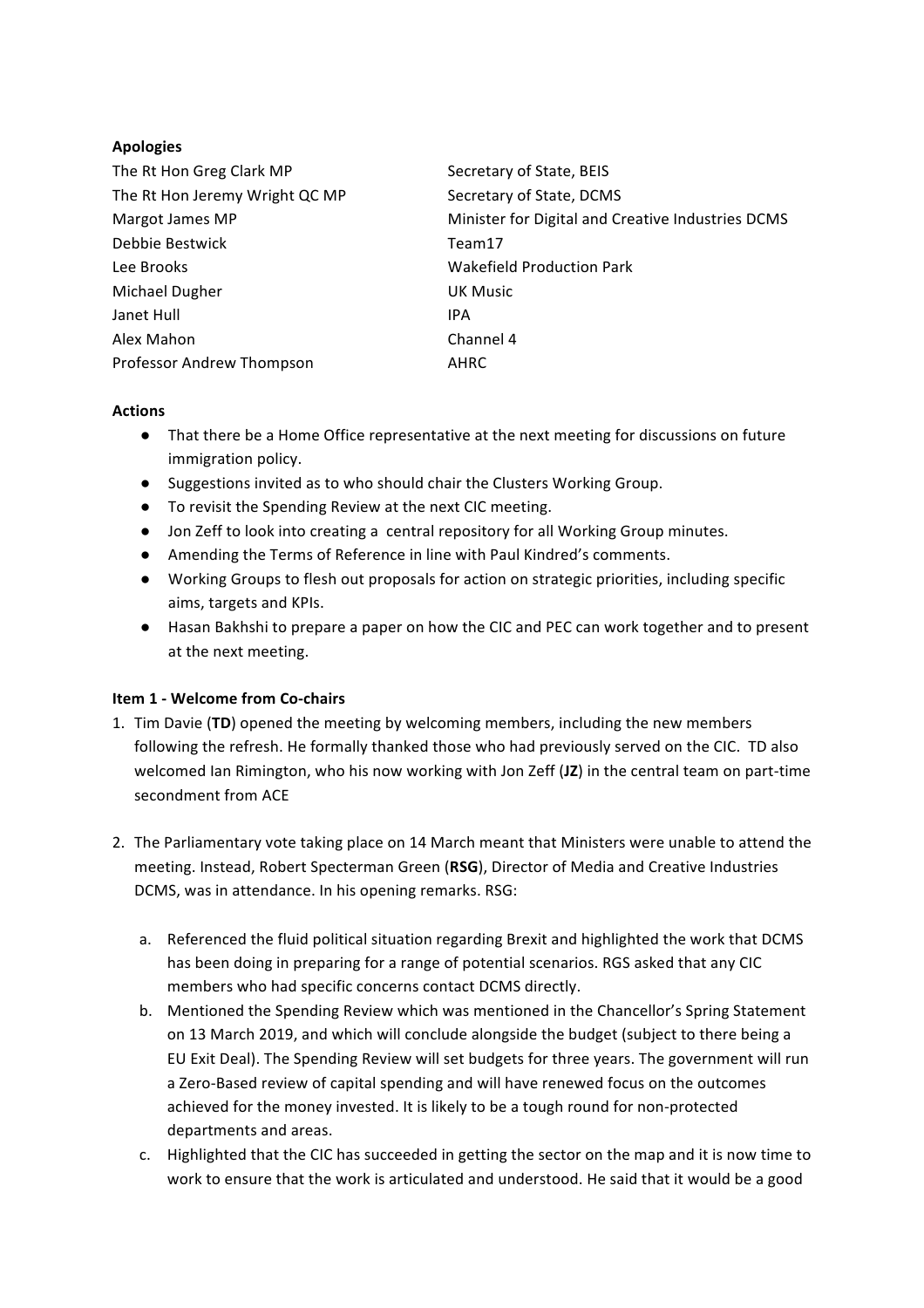time for the CIC to highlight how the creative industries can support the wider Industrial Strategy and provide a basis for the creative industries to feed into the soft power strategy.

- 3. There were specific points made from the floor, including:
	- a. Highlighting the specific link between universities, student visas (both for study and to enable students to stay in the UK after completing their studies) and the talent pipeline. The importance of the European Investment Bank in underwriting investment in the sector, which has been a major priority for some government departments, was highlighted.
	- b. Raising the issue of substitute funding to replace EU funding, such as Horizon 2020 and potential government proposals for future funding.
	- c. A query as to at what point the CIC needed to show "proof of concept" in order to obtain the best return from HMT. RSG suggested that Summer 2019 would be the key period for the Spending Review on current timetable, which may be ahead of early results of the sector deal. However, it was noted that the Spending Review is not the only point at which government spending is allocated and that there are areas in which the government has already committed to spending money. The following points were made:
		- i. There are new priorities emerging that are not captured in the Sector Deal, where specific investment will be helpful.
		- ii. That the evidence base would be key to demonstrating the commercial, as well as the cultural benefits, of the sector, cultural institutions and education. He encouraged the sector to be active in putting its points forward.
		- iii. The Shared Prosperity Fund should be used as a major tool that the government will have post Brexit, but pointed out that there is currently confusion as to how the funds can be and will be used. RSG suggested that this would need to be developed in tandem with industry.
		- iv. Marginal resources may be better allocated in targeting pre-existing funding available to the creative industries than only seeking new money - for example UKRI research funding and the Grand Challenges.
		- v. There was a query as to what was meant by the creative industries supporting the Industrial Strategy. RSG commented that it was about showing the broader impact of the creative industries and their economic contribution to other sectors. The need for economic evidence and the issue of design skills feeding into the wider economy and the need for creativity across all sectors were both raised.
		- vi. It was suggested that the DCMS should include GVA estimates for the creative economy in its published economic estimates. This statistic had been produced on an experimental basis in 2016.
	- 4. TD made the point that the Council needs to engage with HMT at an early stage to ensure that industry is providing the information that HMT will need to inform its decisions. He stated that it will be for the chairs of the Working Groups to prepare that evidence. It was suggested that there be a central template put together. **TD asked that we revisit the Spending Review at the** next CIC meeting, in the light of further work on strategic priorities.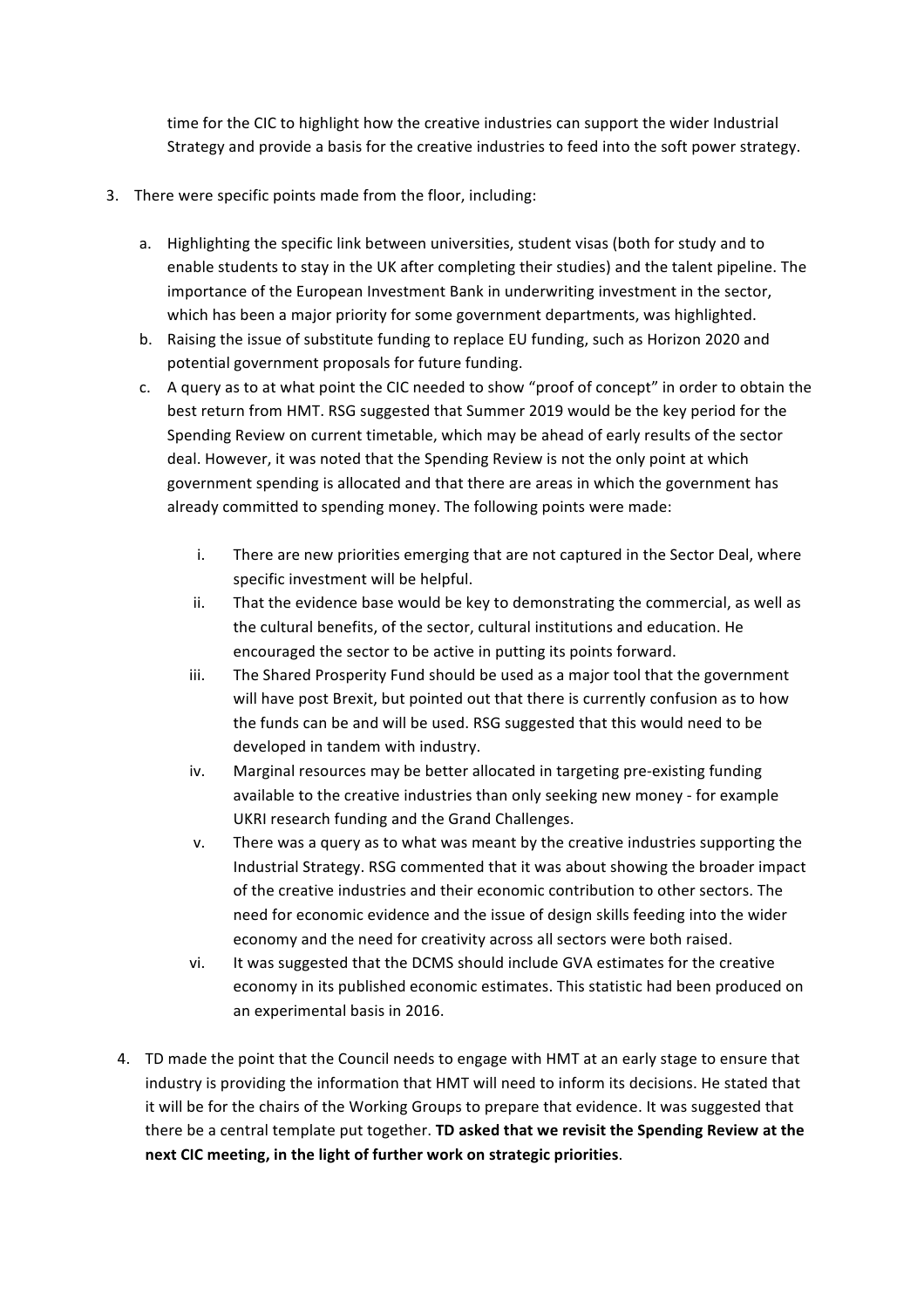5. Given that future immigration policy will be key, and the immigration White Paper raises issues of fundamental importance of the whole CI sector, it was **proposed that there be a Home Office representative at the next CIC meeting for a discussion on this issue.** 

## **Item 2 - CIC Role and Terms of Reference**

- 6. JZ stated that the updates to the Terms of Reference were to give a more explicit sense of what the CIC is there to achieve.
- 7. It was proposed to maintain the current Working Group structure as it dovetails well with the future priorities of the Council. However the membership of the WGs should be formalised, so there is a central record of participants, while retaining flexibility for Chairs to involve people as needed. **JZ to take forward with WG chairs**. TD pointed out that it is in the Working Groups where lots of work is carried out and that their Chairs need to be full members of the Council. There are currently chairs in place and John Newbigin will be shortly standing down as Chair of the [Clusters] Working Group. **TD invited suggestions as to who should chair his group moving** forwards. In addition, the Steering Group is functioning well.
- 8. Key points raised included:
	- a. There was discussion of where immigration sits within the CIC's working groups structure, with concern on the skills side that it raised some issues going beyond the skills and education working group's remit and expertise, but also recognition that setting up too many groups would be inefficient, and stifle effectiveness of delivery, so a degree of pragmatism would be needed. It was agreed to set up a task-and-finish group, reporting to Ed & Skills WG, to consider immigration issues in preparation for the next CIC meeting.
	- b. TD directed people to speak to the relevant chair if they were interested in getting involved with different groups.
	- c. RGS highlighted that, in order to ensure the Council functioned optimally, members were expected to attend in person and the use of deputies was only to be in exceptional circumstances and with prior agreement. TD agreed and noted that under the new Terms of Reference, consistent use of alternates would result in review of membership.
	- d. It was suggested that there be a central repository for all Working Group minutes. JZ **agreed to look into this**.
	- e. It was pointed out that the wording of the new Terms of Reference risked slightly diluting the requirements to work with the devolved administrations. It was agreed that this was not the intention. **DCMS/JZ to amend**.
- 9. The next CIC meeting is scheduled to take place outside London, but TD pointed out the logistical challenges for ministers. Secretariat to take forward.

## **Item 3 - Strategic Priorities**

10. JZ introduced the note which set out emerging Working Group priorities for further CIC work, building on the sector deal. The next stage would be to focus these down further, and to flesh out specific proposals for action. Some of these may play into the Spending Review and/or other fiscal events.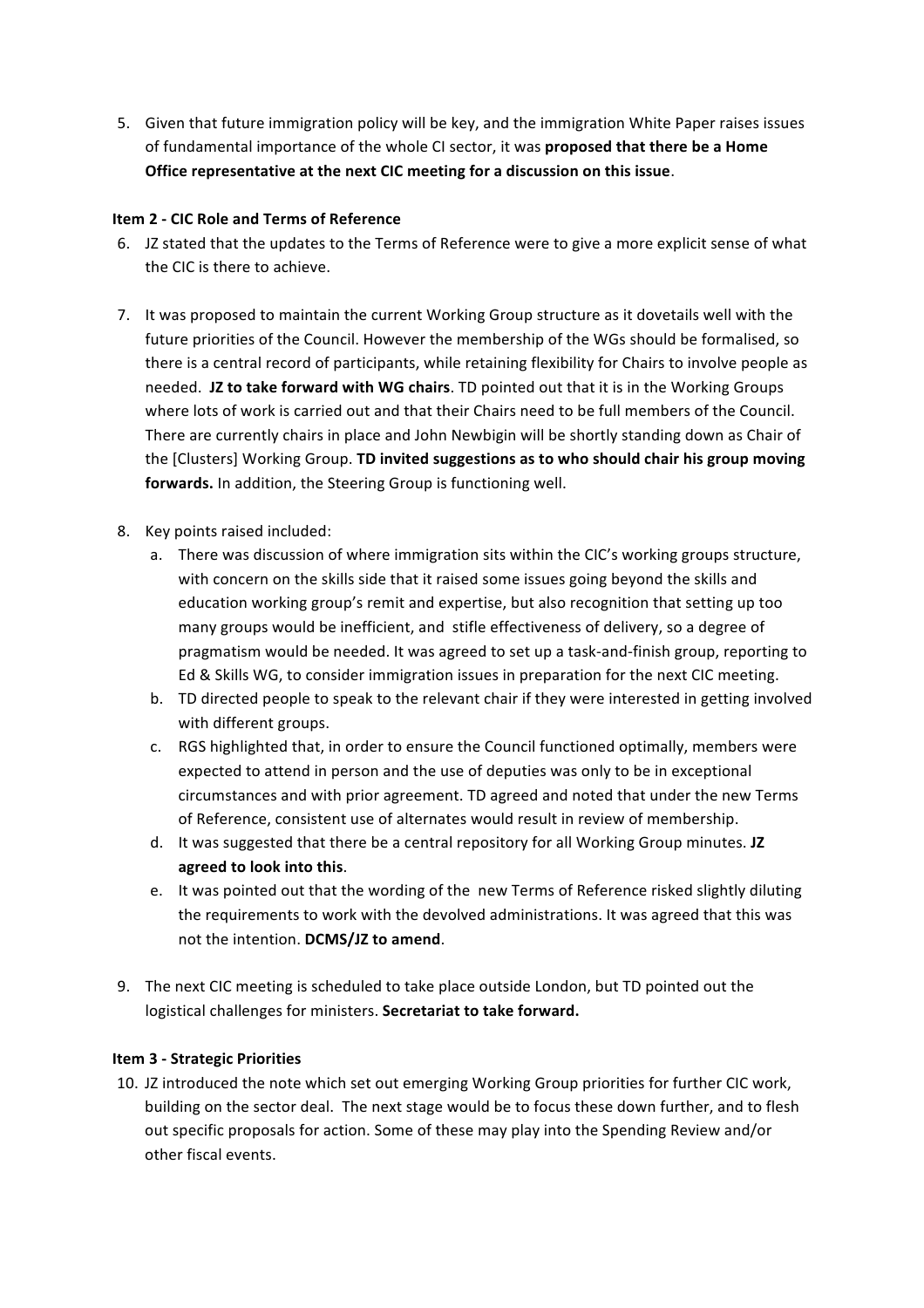- 11. It was suggested that the outcomes for each focus area needed to be more specific, with clearer KPIs. TD agreed and suggested that it was important for the Working Group chairs to put in specific aims, targets and KPIs as they develop their proposals further. **JZ to follow up with Working Group chairs.**
- 12. In relation to the specific areas of focus:
	- a. EDUCATION
		- i. The Working Group pointed out that there needs to be focus on Higher Education as well as schools in future work. We are still awaiting the Post 18 Education Review. It was stated that there have been three contributions from think tanks since January which have questioned the value of creative arts degrees, which is a concerning narrative, especially when it comes to investment. The Creative Careers Programme has just been launched, but there have been unhelpful suggestions from elsewhere that careers in creative industries are not worth taking up.
		- ii. As the programme develops, it would be beneficial to see how the PEC can work with the CIC. It was suggested that HB could present at the next meeting and he agreed to prepare a paper on how the CIC and PEC can work together.
	- iii. The Department of Education suggested that it would be beneficial to include figures about the growth in apprenticeships. This would also go towards the Diversity focus.

## b. INVESTMENT

i. The Access to Finance working group are working jointly with the IP group to scope a piece of work about IP investment. There had been a very promising meeting with the Working Group last week, who are all very committed. It was suggested that there should be more of a focus on regions within the group; lots of the partners (eg Scale Up Institute and British Business Bank) have a strong regional focus. The Sector Deal is still taking up time. TD agreed that the initiatives would be very helpful in developing clear metrics that could feed into the evidence base.

## c. DIVERSITY

- i. It was pointed out that social mobility was key to diversity. There is a plan to hold a conference in the summer to look at where the sector is, how it got there and where it should go. There will be key KPI points across the sectors to identify changes to be made.
- ii. RGS stressed that the Secretary of State DCMS sees diversity as a key theme and that DCMS is keen to see real leadership from the CIC. TD agreed and pointed out that are areas where diversity issues are currently bubbling up and making the industry seem behind the curve. He suggested that the sector should be prepared to feel really challenged by some commitments, and that actions should be cross sectoral.
- iii. In response to questions on the Apprenticeship Levy, the Department of Education said that any lobbying in relation to apprenticeships would be most effective where solutions were identified, rather than just failings. The Levy has been in place for two years and there will be review on consultation. TD encouraged CIC members to feed in their comments, through the Working Group.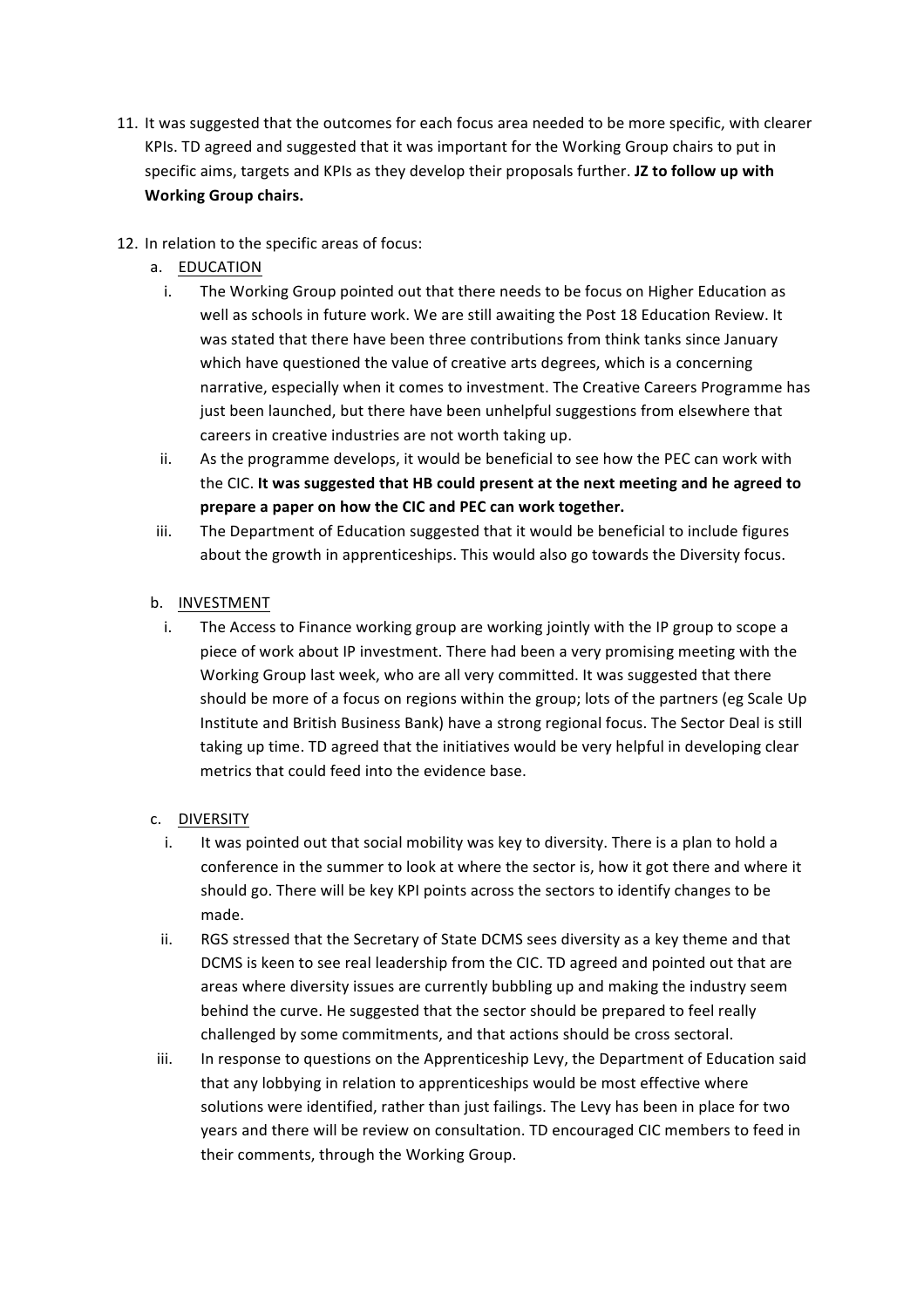## d. INNOVATION

- i. It was suggested that the creative sector is sometimes not the most creative in how it innovates. There was a Sector Deal commitment for an R&D Working Group (a DCMS group into which the CIC will feed). Implementation had been delayed but discussions were in train with DCMS to try and remove blockages.
- ii. In the context of support for the wider Industrial Strategy, there was a lot that the sector does in terms of tech application (eg immersive technology). The CIC should be involved in areas where there is already government intervention such as 5G or Artificial Intelligence. It was pointed out that the level of funding into creative industry companies is very low. It may be a good goal to try to increase the numbers of applications into Innovate UK as a specific goal through an accelerator.

## e. INTERNATIONAL

i. CIC members did not go into this section, but suggested that it be contained as a specific agenda item next time, noting the critical role of the Creative Industries Trade and Industry Board and its chair Annette King.

## **Item 4 - Sector Deal Update**

- 13. TD stated that the Council needs to look at the resources that it has to drive forward delivery. As well as delivering the programme, industry needs to show that it has met its commitments in cash and in kind. It was suggested that the CIC needs to look at the definition of what constitutes funding for these purposes.
- 14. Helen Warren provided an update on the Creative Careers Programme which launched on 13 March with work being carried out in tandem with the Creative Industries Federation. She also updated on the Access to Finance work currently being undertaken, explaining that the grants have now been agreed and have gone out the door. There is now a question as how to best unlock British Business Bank money and to document the funding that is in place. She stated that people have appreciated government intervention to unlock industry action and the importance of real tangible outcomes and collaboration. She suggested that the cross governmental and industry working is a strong business case.
- 15. Key comments were:
	- a. It was agreed that there had been strong progress and that successful implementation of the Deal remained the CIC's top priority. Most of the key initiatives are now firmly in delivery mode and JZ reiterated that there would need to be an increasing focus on impact assessment and evaluation.
	- b. There was still a need to maintain collaboration across the sectors.
	- c. Kanya King has been assisting entrepreneurs from disadvantaged backgrounds in setting up businesses. She will link in with Caroline Norbury.
	- d. The CIF highlighted that the Creative Kickstart programme was about to get up and running, with CIF as lead delivery partner. Caroline Julian explained that they will work with others to map existing sectoral initiatives which the programme could link into. She advised members that she would shortly be sending out a survey for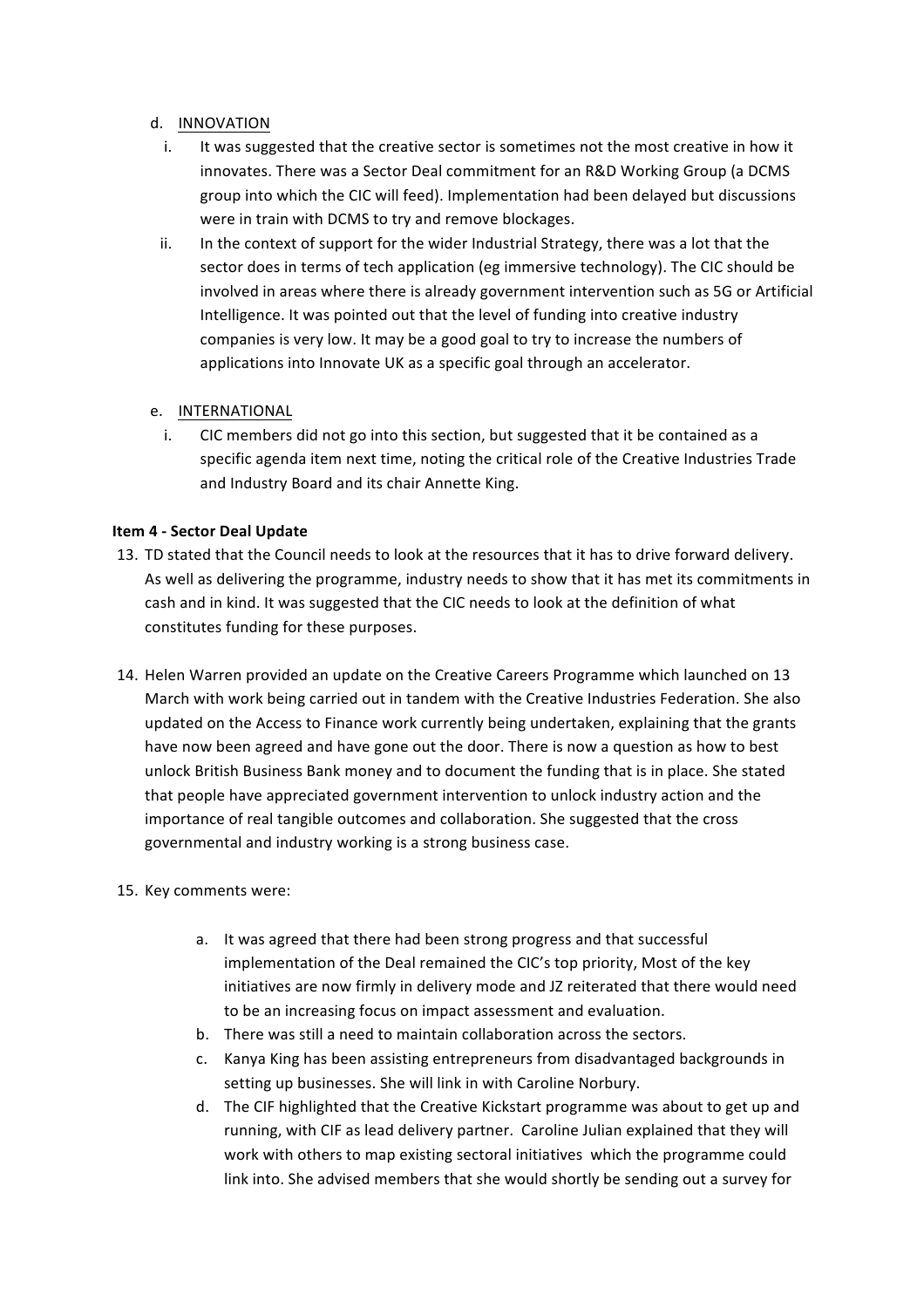this purpose. She also asked for CIC support in relation to sponsorship and at meetings. 

- e. TD reiterated that it was important for the CIC to support Creative Kickstart. He explained that the CIC would be providing some seed funding from the central pot to get Creative Kickstart off the ground (including the two initial events) but asked members to explore contacts at accountancy firms or other potential sponsors for further support. TD asked for active support and involvement and pointed out that these events will not work if they are not supported by industry.
- f. The importance of mapping existing initiatives was noted, so that Creative Kickstart would work with and support them, and avoid duplication.
- g. It was suggested that the programmes should be designed around KPIs, which should be built into the programmes from the outset. The PEC are working on Scale Up to help identify what the indicators and evidence should be. The PEC requested a meeting with DCMS to discuss a single BEIS / DCMS monitoring and evaluation framework for the Sector Deal in general.
- 16. Ros Lynch gave an update as to the progress of the IP Roundtables. She said that real progress has been made particularly bearing in mind that for trickier areas such as advertising relationships have had to be developed. Naomi Gummer highlighted that good progress had been made with Google. It was agreed that progress so far was welcome, while noting the importance of the Government's commitment to consider further action if agreements were not reached. TD commented that Geoff Taylor would be able to provide an update at the next meeting. Tangible action remains the benchmark.

## **Item 5 - Sector Deal Funding Mapping**

- 17. Harriet White (HW) thanked NESTA and UKRI for their assistance in preparing this paper. She commented that:
	- a. the mapping showed how funding was distributed on a regional basis and that the Sector Deal's aim of developing more world-class creative clusters outside London is being supported through high levels of funding going to places outside London;
	- b. London and the South East have received a smaller proportion of funding in relation to their GVA / output when compared with other parts of the UK. There are high growth regions (such as the North East) which have not received as much money;
	- c. Funding has reached over half of the 47 areas identified as creative clusters by Nesta;
	- d. There are potential areas for growth. So far 9 areas have received funding from more than one programme and, when we overlay Creative Scale Up and CDF investment, there is a corridor of funding running through 15 adjacent areas, representing over 40% of total creative GVA;
	- e. The analysis shows that funding is going to areas which are established or growing creative clusters and signals progress in relation to geographic equality. The CIC now needs to look at where the next focus for investment will be, as well as taking account of where other programmes (governmental and otherwise) are targeted. There have been real successes in some areas, but we need to evaluate the success of the programmes.